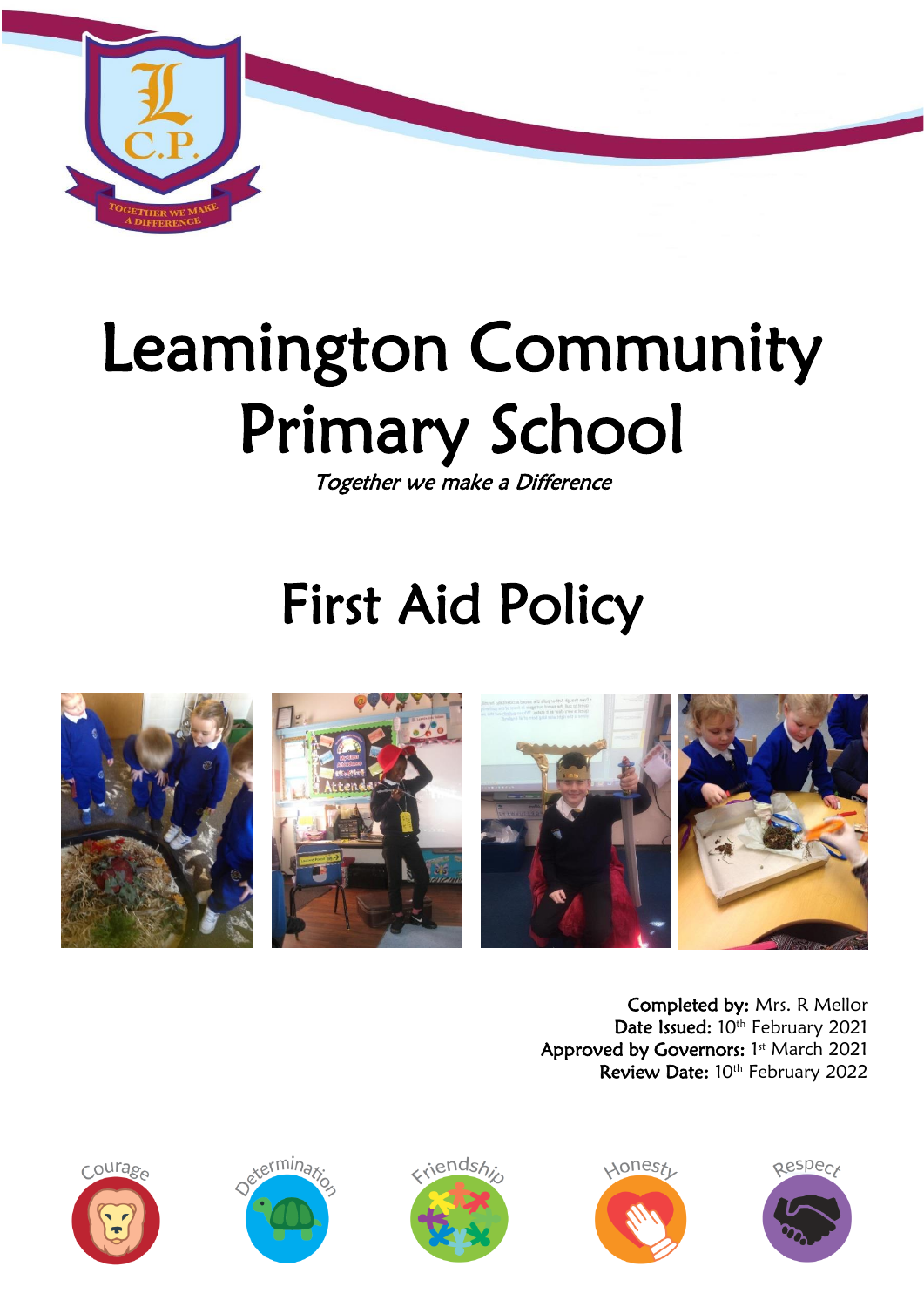# **Leamington Community Primary School: First Aid Policy**

#### **1. Aims:**

The aims of our first aid policy are to:

- Ensure the health and safety of all staff, pupils and visitors;
- Ensure that staff and governors are aware of their responsibilities with regards to health and safety;
- Provide a framework for responding to an incident and recording and reporting the outcomes.

#### **2. Legislation and Guidance:**

This policy is based on the [Statutory Framework for the Early Years Foundation Stage](https://www.gov.uk/government/publications/early-years-foundation-stage-framework--2) and Early years [foundation stage: coronavirus disapplications](https://www.gov.uk/government/publications/early-years-foundation-stage-framework--2/early-years-foundation-stage-coronavirus-disapplications) guidance, advice from the Department for Education on [first aid in schools,](https://www.gov.uk/government/publications/first-aid-in-schools) [health and safety in schools](https://www.gov.uk/government/publications/health-and-safety-advice-for-schools) and [actions for schools during the coronavirus](https://www.gov.uk/government/publications/actions-for-schools-during-the-coronavirus-outbreak)  [outbreak,](https://www.gov.uk/government/publications/actions-for-schools-during-the-coronavirus-outbreak) and the following legislation:

- [The Health and Safety \(First Aid\) Regulations 1981,](http://www.legislation.gov.uk/uksi/1981/917/regulation/3/made) which state that employers must provide adequate and appropriate equipment and facilities to enable first aid to be administered to employees, and qualified first aid personnel
- [The Management of Health and Safety at](http://www.legislation.gov.uk/uksi/1992/2051/regulation/3/made) Work Regulations 1992, which require employers to make an assessment of the risks to the health and safety of their employees
- [The Management of Health and Safety at Work Regulations 1999,](http://www.legislation.gov.uk/uksi/1999/3242/contents/made) which require employers to carry out risk assessments, make arrangements to implement necessary measures, and arrange for appropriate information and training
- [The Reporting of Injuries, Diseases and Dangerous Occurrences Regulations \(RIDDOR\) 2013,](http://www.legislation.gov.uk/uksi/2013/1471/schedule/1/paragraph/1/made) which state that some accidents must be reported to the Health and Safety Executive (HSE), and set out the timeframe for this and how long records of such accidents must be kept
- [Social Security \(Claims and Payments\) Regulations 1979,](http://www.legislation.gov.uk/uksi/1979/628) which set out rules on the retention of accident records
- [The School Premises \(England\) Regulations 2012,](http://www.legislation.gov.uk/uksi/2012/1943/regulation/5/made) which require that suitable space is provided to cater for the medical and therapy needs of pupils

#### **3. Roles and responsibilities:**

#### **3.1 Appointed person(s) and first aiders:**

The school's appointed person to manage first aid and liaise with the school's first aiders is the Deputy Headteacher. They are responsible for:

- Liaising with first aiders when someone is injured or becomes ill;
- Ensuring there is an adequate supply of medical materials in first aid kits, and replenishing the contents of these kits;
- Ensuring that an ambulance or other professional medical help is summoned when appropriate;

First aiders (all LSOs and three lunchtime supervisors - R. Atherton, L. Murphy and K. Miller) are trained and qualified to carry out the role (see section 7) and are responsible for:

 Acting as first responders to any incidents; they will assess the situation where there is an injured or ill person, and provide immediate and appropriate treatment;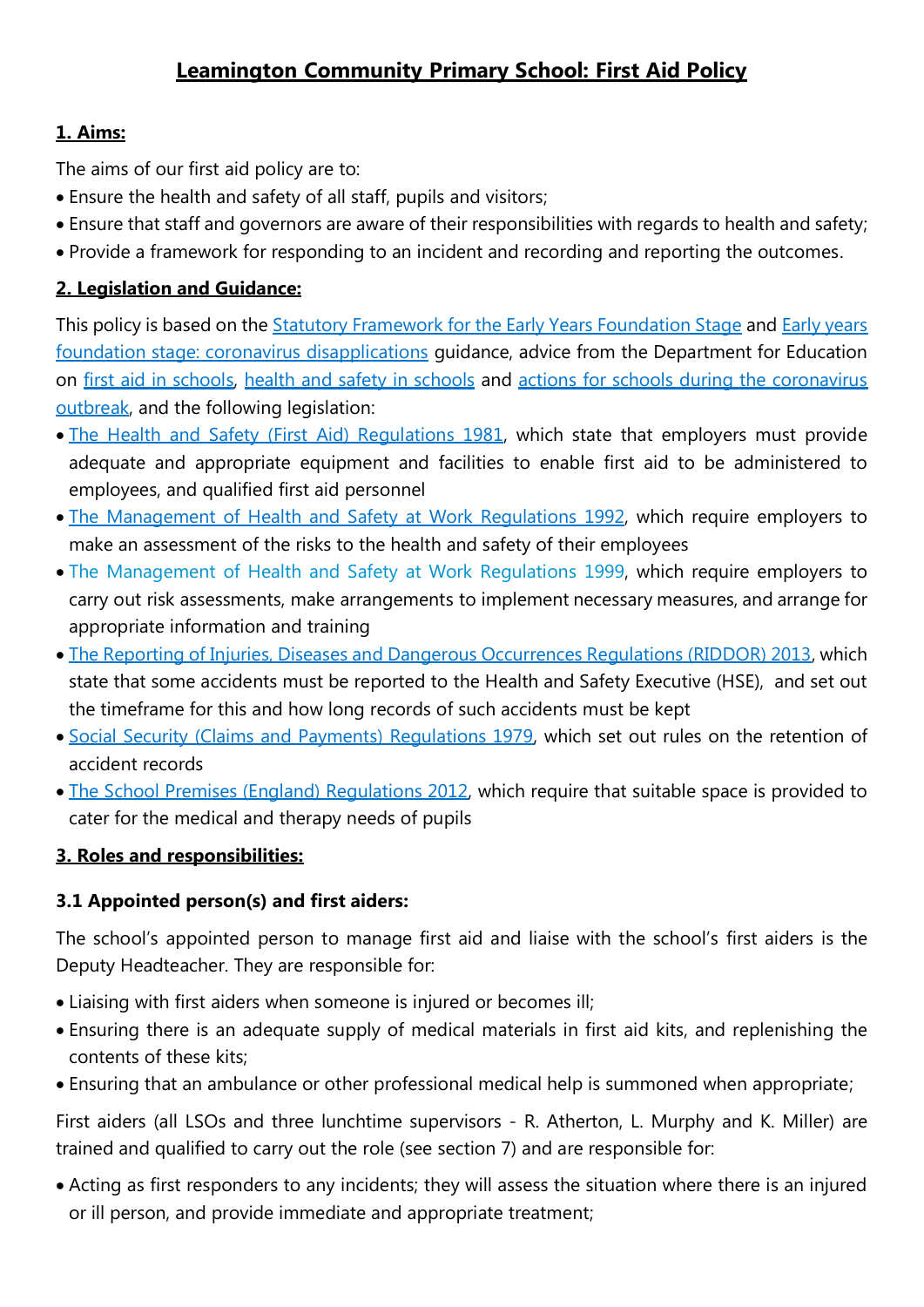- Contacting the office to send pupils home to recover, where necessary;
- Completing a report on CPOMs on the same day as the incident;
- Keeping their contact details up to date;

Our school's first aiders are known by all staff and contact details are kept in the school office.

#### **3.2 The Local Authority and Governing Body:**

School Improvement Liverpool has ultimate responsibility for health and safety matters in the school, but delegates responsibility for the strategic management of such matters to the school's governing body.

The governing board delegates operational matters and day-to-day tasks to the headteacher and staff members.

#### **3.4 The Headteacher:**

The headteacher is responsible for the implementation of this policy, including:

- Ensuring that an appropriate number of first aiders are present in the school at all times;
- Ensuring that first aiders have an appropriate qualification, keep training up to date and remain competent to perform their role;
- Ensuring all staff are aware of first aid procedures;
- Ensuring appropriate risk assessments are completed and appropriate measures are put in place;
- Undertaking, or ensuring that managers undertake, risk assessments, as appropriate, and that appropriate measures are put in place;
- Ensuring that adequate space is available for catering to the medical needs of pupils;
- Reporting specified incidents to the HSE when necessary (see section 6).

#### **3.5 Staff:**

School staff are responsible for:

- Ensuring they follow first aid procedures;
- Ensuring they know who the first aiders in school are;
- Completing accident reports on CPOMs for all incidents they attend to where a first aider is not called;
- Informing the headteacher or their manager of any specific health conditions or first aid needs.

# **4. First aid procedures:**

#### **4.1 In-school procedures:**

In the event of an accident resulting in injury:

- The closest member of staff present will assess the seriousness of the injury and seek the assistance of a qualified first aider, if appropriate, who will provide the required first aid treatment;
- The first aider, if called, will assess the injury and decide if further assistance is needed from a colleague or the emergency services. They will remain on scene until help arrives;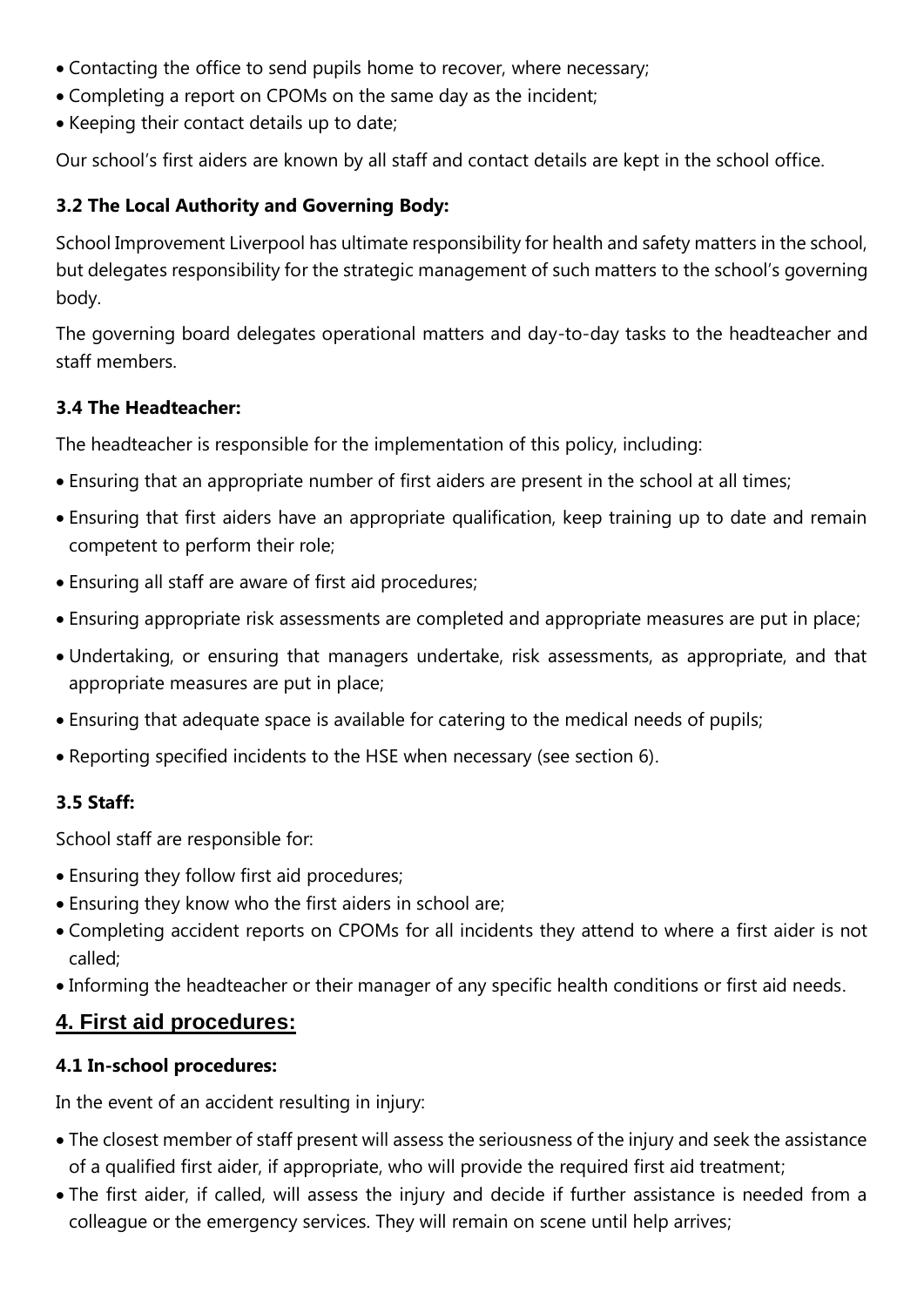- The first aider will also decide whether the injured person should be moved or placed in a recovery position;
- If the first aider judges that a pupil is too unwell to remain in school, parents/carers will be contacted and asked to collect their child. Upon their arrival, the first aider will recommend next steps to the parents;
- If emergency services are called, a senior member of staff who is attending the scene will contact parents immediately;
- The first aider will complete record the incident on CPOMs the same day or as soon as is reasonably practical after an incident resulting in an injury.

There will be at least 1 person who has a current paediatric first aid (PFA) certificate on the premises at all times.

**During coronavirus**: we will use our 'best endeavours' to ensure 1 person with a full PFA certificate is on site when children aged 2 to 5 are present. If, after taking all possible steps in our power, we're still unable to secure a staff member with a full PFA certificate, we will carry out a written risk assessment and ensure someone with a current first aid at work or emergency PFA certification is on site at all times when these children are.

**During coronavirus**: first aiders will follow Health and Safety Executive (HSE) quidance for first aid [during coronavirus.](https://www.hse.gov.uk/coronavirus/first-aid-and-medicals/first-aid-certificate-coronavirus.htm) They will try to assist at a safe distance from the casualty as much as possible and minimise the time they share a breathing zone. Treating any casualty properly will be the first concern. Where it is necessary for first aid provision to be administered in close proximity, those administering it will pay particular attention to sanitation measures immediately afterwards including washing their hands.

#### **4.2 Off-site procedures:**

When taking pupils off the school premises, staff will ensure they always have the following:

- A mobile phone;
- A portable first aid kit;
- Information about the specific medical needs of pupils;
- Parents' contact details.

Risk assessments will be completed by the visit leader prior to any educational visit that necessitates taking pupils off school premises. This will be reviewed by the Educational Visits Co-ordinator (Deputy Headteacher).

There will always be at least 1 first aider with a current paediatric first aid (PFA) certificate on school trips and visits, as required by the statutory framework for the Early Years Foundation Stage.

#### **5. First Aid Equipment:**

A typical first aid kit in our school will include the following (no medication is kept in first aid kits):

- Regular and large bandages
- Eye pad bandages
- Triangular bandages
- Adhesive tape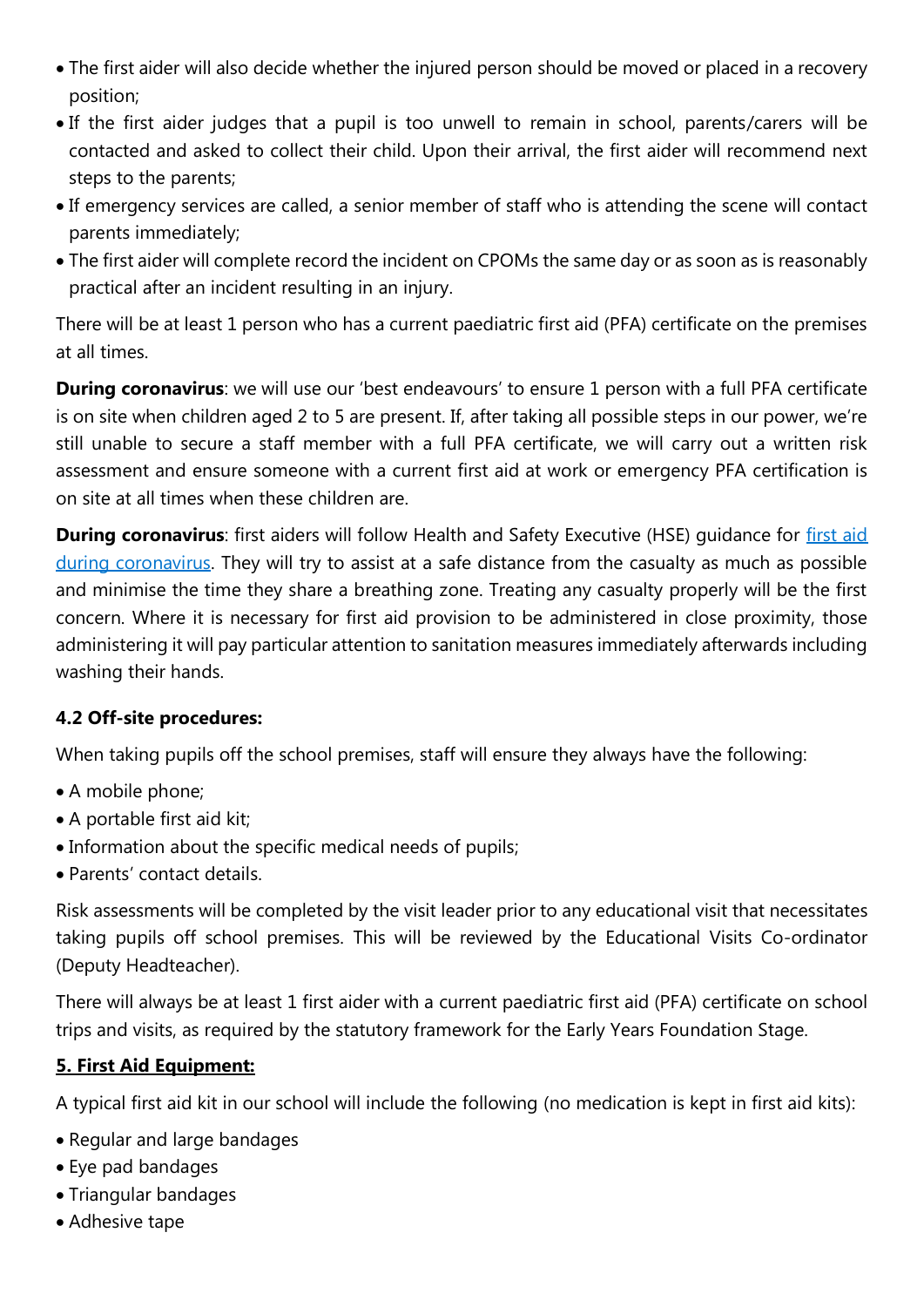- Safety pins
- Disposable gloves
- Antiseptic wipes or sterilised water with gauze
- Plasters of assorted sizes
- Scissors
- Cold compresses with disposable covers
- Eye wash kits
- Bleeding control kit
- Thermometer
- Vomit bowls

First aid kits are stored in:

- KS1/EYFS foyer to yard
- KS2 foyer to yard
- The school kitchens
- School vehicles
- Kits for school trips resource cupboard
- Main office (spare first aid resources to stock kits)

#### **6. Record-Keeping and Reporting:**

#### **6.1 First aid and accident record book:**

- The incident will be recorded on CPOMs by the first aider on the same day or as soon as possible after an incident resulting in an injury;
- As much detail as possible should be supplied when reporting an accident, including the use of the bodymap feature, where appropriate;
- Records held will be retained by the school for a minimum of 3 years, in accordance with regulation 25 of the Social Security (Claims and Payments) Regulations 1979, and then securely disposed of.

#### **6.2 Reporting to the HSE:**

The Headteacher will keep a record of any accident which results in a reportable injury, disease, or dangerous occurrence as defined in the RIDDOR 2013 legislation (regulations 4, 5, 6 and 7).

The Headteacher will report these to the Health and Safety Executive as soon as is reasonably practicable and in any event within 10 days of the incident.

Reportable injuries, diseases or dangerous occurrences include:

- Death
- Specified injuries, which are:
	- oFractures, other than to fingers, thumbs and toes;
	- oAmputations;
	- oAny injury likely to lead to permanent loss of sight or reduction in sight;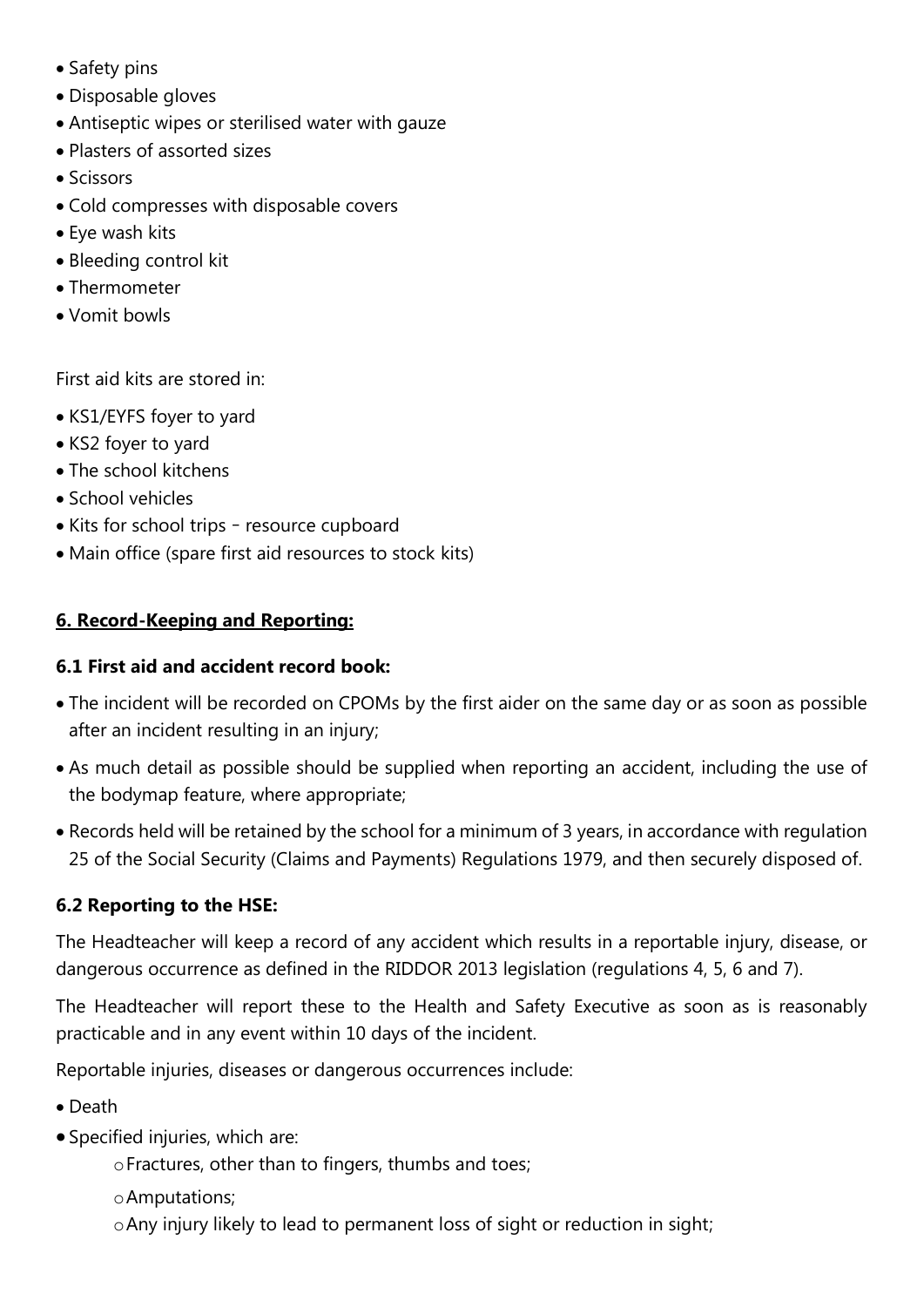oAny crush injury to the head or torso causing damage to the brain or internal organs;

- oSerious burns (including scalding);
- oAny scalding requiring hospital treatment;
- oAny loss of consciousness caused by head injury or asphyxia;
- oAny other injury arising from working in an enclosed space which leads to hypothermia or heat-induced illness, or requires resuscitation or admittance to hospital for more than 24 hours;
- Injuries where an employee is away from work or unable to perform their normal work duties for more than 7 consecutive days (not including the day of the incident);
- Where an accident leads to someone being taken to hospital;
- Near-miss events that do not result in an injury, but could have done. Examples of near-miss events relevant to schools include, but are not limited to:
	- oThe collapse or failure of load-bearing parts of lifts and lifting equipment;
	- oThe accidental release of a biological agent likely to cause severe human illness;
	- oThe accidental release or escape of any substance that may cause a serious injury or damage to health;
	- oAn electrical short circuit or overload causing a fire or explosion.

Information regarding RIDDOR reports: <http://www.hse.gov.uk/riddor/report.htm>

# **6.3 Notifying parents/carers:**

The class teacher or LSO will inform parents/carers of any accident or injury sustained by a pupil, and any first aid treatment given, on the same day, or as soon as reasonably practicable. For bumped heads, a text message or ClassDojo message will be sent immediately. If the bump to the head is more severe, a phone call will be made so parents/carers can check their child if they wish to do so.

# **6.4 Reporting to Ofsted and child protection agencies:**

The Headteacher will notify Ofsted of any serious accident, illness or injury to, or death of, a pupil while in the school's care. This will happen as soon as is reasonably practicable, and no later than 14 days after the incident.

The Designated Safeguarding Lead will also notify relevant child protection agencies of any serious accident or injury to, or the death of, a pupil while in the school's care.

#### **7. Training:**

All school staff are able to undertake first aid training if they would like to.

All first aiders must have completed a training course, and must hold a valid certificate of competence to show this. The school will keep records of all trained first aiders, what training they have received and when this is valid until.

Staff are encouraged to renew their first aid training when it is no longer valid.

At all times, at least 1 staff member will have a current paediatric first aid (PFA) certificate which meets the requirements set out in the Early Years Foundation Stage statutory framework and is updated at least every 3 years.